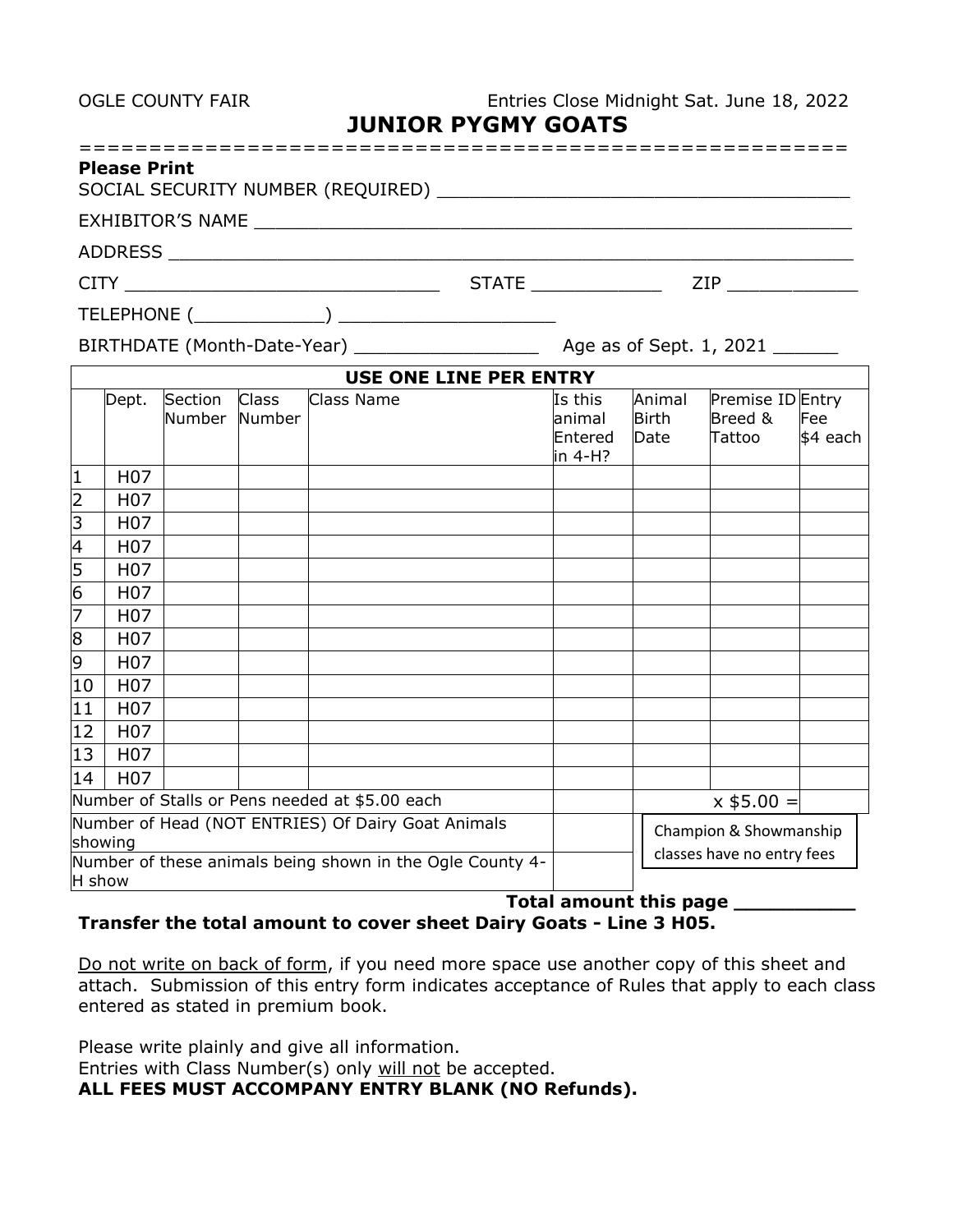OGLE COUNTY FAIR Entries Close Midnight Sat. June 18, 2022

| <b>JUNIOR MEAT GOATS</b> |  |
|--------------------------|--|
|--------------------------|--|

| <b>Please</b> |  |  |  |  |  |  |  |  |  |  |  |  |  |  |  |  |  |  |
|---------------|--|--|--|--|--|--|--|--|--|--|--|--|--|--|--|--|--|--|

| SOCIAL SECURITY NUMBER (REQUIRED) |  |
|-----------------------------------|--|
|-----------------------------------|--|

EXHIBITOR'S NAME \_\_\_\_\_\_\_\_\_\_\_\_\_\_\_\_\_\_\_\_\_\_\_\_\_\_\_\_\_\_\_\_\_\_\_\_\_\_\_\_\_\_\_\_\_\_\_\_\_\_\_\_\_\_\_

ADDRESS \_\_\_\_\_\_\_\_\_\_\_\_\_\_\_\_\_\_\_\_\_\_\_\_\_\_\_\_\_\_\_\_\_\_\_\_\_\_\_\_\_\_\_\_\_\_\_\_\_\_\_\_\_\_\_\_\_\_\_\_\_\_\_

CITY \_\_\_\_\_\_\_\_\_\_\_\_\_\_\_\_\_\_\_\_\_\_\_\_\_\_\_\_\_ STATE \_\_\_\_\_\_\_\_\_\_\_\_ ZIP \_\_\_\_\_\_\_\_\_\_\_\_

TELEPHONE (\_\_\_\_\_\_\_\_\_\_\_\_) \_\_\_\_\_\_\_\_\_\_\_\_\_\_\_\_\_\_\_\_

BIRTHDATE (Month-Date-Year) \_\_\_\_\_\_\_\_\_\_\_\_\_\_\_\_\_ Age as of Sept. 1, 2021 \_\_\_\_\_\_

|                |                 |                                                           |                        | USE ONE LINE PER ENTRY                             |                            |                        |                             |          |
|----------------|-----------------|-----------------------------------------------------------|------------------------|----------------------------------------------------|----------------------------|------------------------|-----------------------------|----------|
|                | Dept.           | Section<br>Number                                         | <b>Class</b><br>Number | <b>Class Name</b>                                  | Is this<br>animal          | Animal<br><b>Birth</b> | Premise ID Entry<br>Breed & | Fee      |
|                |                 |                                                           |                        |                                                    | Entered<br>in 4-H?         | Date                   | Tattoo                      | \$4 each |
| $\overline{1}$ | H <sub>06</sub> |                                                           |                        |                                                    |                            |                        |                             |          |
| $\overline{2}$ | H <sub>06</sub> |                                                           |                        |                                                    |                            |                        |                             |          |
| 3              | H <sub>06</sub> |                                                           |                        |                                                    |                            |                        |                             |          |
| $\overline{4}$ | H <sub>06</sub> |                                                           |                        |                                                    |                            |                        |                             |          |
| $\overline{5}$ | H <sub>06</sub> |                                                           |                        |                                                    |                            |                        |                             |          |
| $\overline{6}$ | H <sub>06</sub> |                                                           |                        |                                                    |                            |                        |                             |          |
| 7              | H <sub>06</sub> |                                                           |                        |                                                    |                            |                        |                             |          |
| $\overline{8}$ | H <sub>06</sub> |                                                           |                        |                                                    |                            |                        |                             |          |
| 9              | H <sub>06</sub> |                                                           |                        |                                                    |                            |                        |                             |          |
| 10             | H <sub>06</sub> |                                                           |                        |                                                    |                            |                        |                             |          |
| 11             | H <sub>06</sub> |                                                           |                        |                                                    |                            |                        |                             |          |
| 12             | H <sub>06</sub> |                                                           |                        |                                                    |                            |                        |                             |          |
| 13             | H <sub>06</sub> |                                                           |                        |                                                    |                            |                        |                             |          |
| 14             | H <sub>06</sub> |                                                           |                        |                                                    |                            |                        |                             |          |
|                |                 |                                                           |                        | Number of Stalls or Pens needed at \$5.00 each     |                            |                        | $x$ \$5.00 =                |          |
|                | showing         |                                                           |                        | Number of Head (NOT ENTRIES) Of Dairy Goat Animals |                            |                        | Champion & Showmanship      |          |
| H show         |                 | Number of these animals being shown in the Ogle County 4- |                        |                                                    | classes have no entry fees |                        |                             |          |

## **Total amount this page \_\_\_\_\_\_\_\_\_\_ Transfer the total amount to cover sheet Dairy Goats - Line 3 H05.**

Do not write on back of form, if you need more space use another copy of this sheet and attach. Submission of this entry form indicates acceptance of Rules that apply to each class entered as stated in premium book.

Please write plainly and give all information.

Entries with Class Number(s) only will not be accepted.

**ALL FEES MUST ACCOMPANY ENTRY BLANK (NO Refunds).**